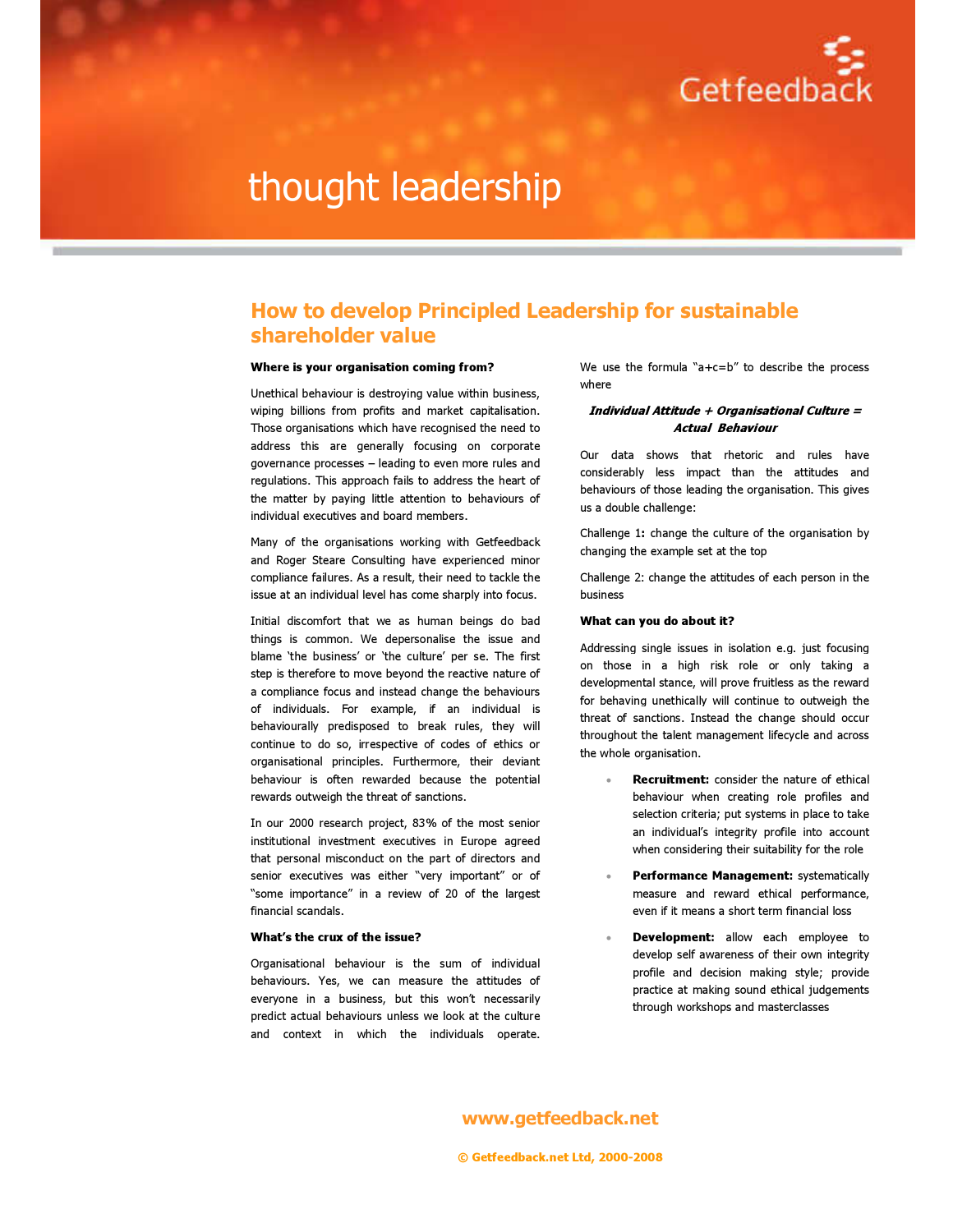

# thought leadership

- **Succession:** systematically factor moral intelligence (MQ) into the succession planning criteria and assessment methodology
- **Engagement:** leverage personal integrity to engender more personal commitment and engagement from existing employees

#### What difference will it make?

Research undertaken by Deutsche Bank shows that over time, good ethical behaviour delivers superior shareholder value and maximises market capitalisation by a factor of 20%. Conversely poor ethical standards can also detrimentally affect consumers' and the market's perception of a firm, in much the same way as a poor year-end result.

However, organisations should not expect a one-off box-ticking exercise and instead must consider the development of ethical behaviour as an ongoing task. Critically, financial analysts themselves lack "temperance" (self control) and are not willing to wait for results. Hence the market, impatient for results, fails to allow organisations to realise the shareholder value created by a systematic approach. The first step for any organisation undertaking an integrity programme is to recognise that there is no quick fix – but the rewards for a sustained approach are well worth the wait.

#### Recommended reading

- Good to Great; Jim Collins; If you've already read this, reread thinking specifically about core values and level 5 leadership
- The CEO and the Monk; Cattell, Moore, Rifkin: Case study of a major New York utility company
- Bad Leadership: What It Is, How It Happens, Why It Matters; Barbara Kellerman

#### www.getfeedback.net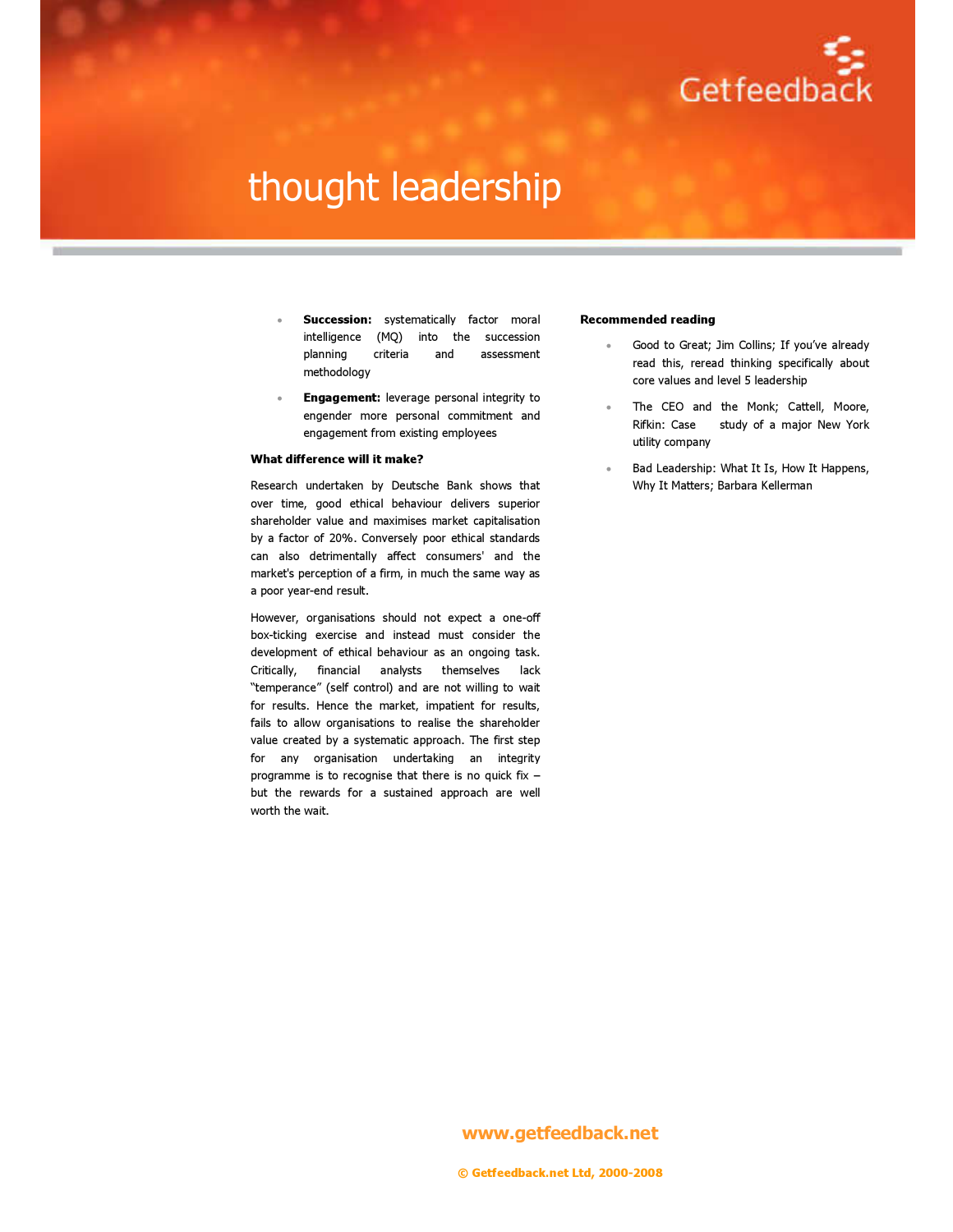

# Talent Identification

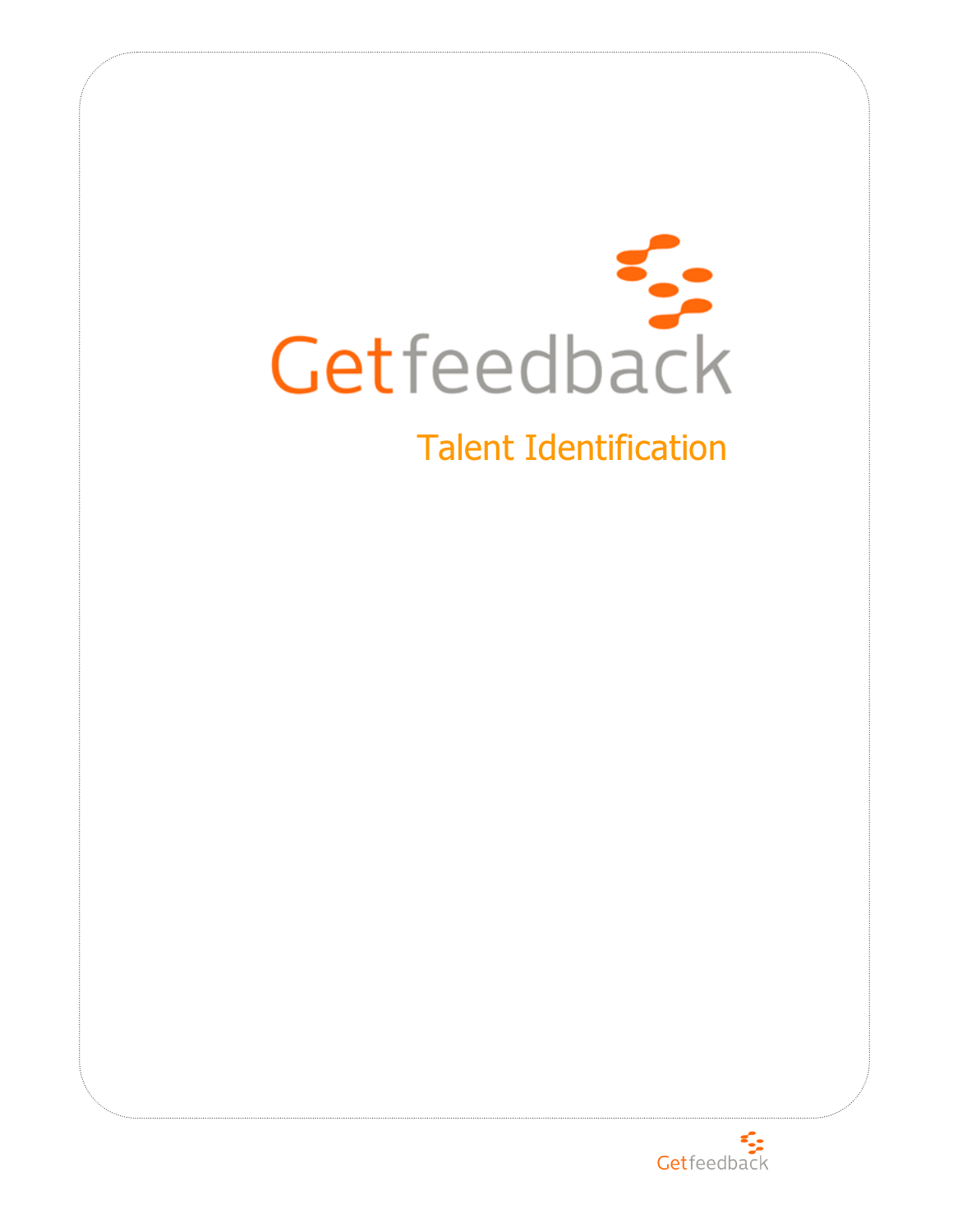# contents

| □ |  |
|---|--|
|   |  |
|   |  |
|   |  |
|   |  |

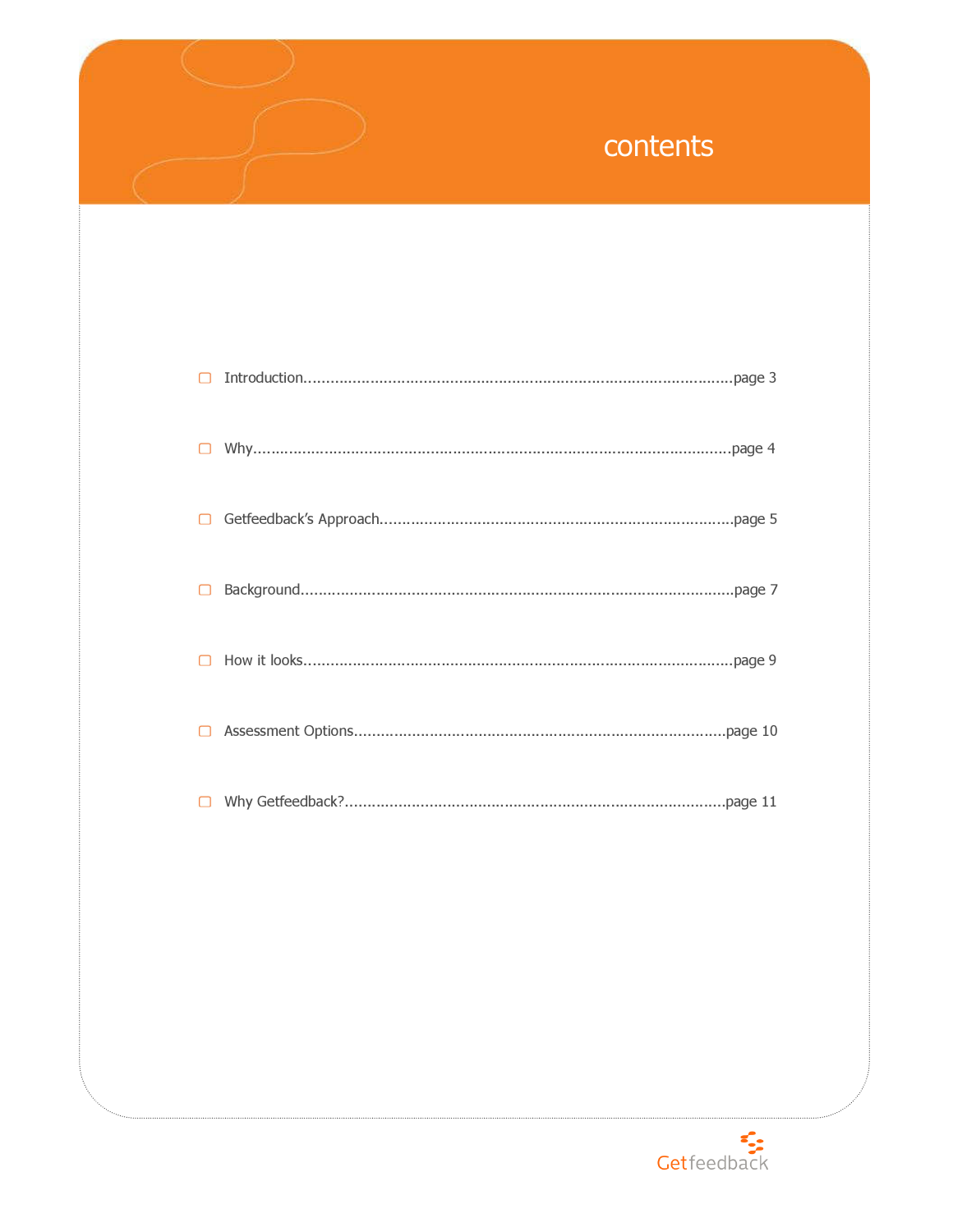# introduction

### What does high performance look like?

The most important aspect of identifying high potential is having an existing understanding of what good looks like. Getfeedback's extensive experience in this area shows that by using a validated framework for behaviours and leading psychometric testing there are definite values, behaviours and traits that are common to high performance.

We believe that high performance is not just about what an individual currently does, but about their ability to perform in future situations, their ability to change and adapt in the face of new challenges and ambiguity.

#### **Motivation**

Research shows that possessing the right competencies is not enough to achieve results unless the motivational factors are also right. Typically high performers require low structure in their environment and display high systems thinking. They enjoy dealing with unpredictable situations and feel comfortable 'thinking on their feet'. Research shows that high performing individuals are able to focus on the big picture and shoulder multiple responsibilities, and importantly they are capable of taking decisive action.

### **Personality**

To assess personality is to understand how an individual works and what environment they need in order to perform. A high performer will show emotional stability, and an ability to work in a pressured environment whilst also making tough decisions. Once again they are able to see the bigger picture and have the ability to work well as an individual but also associate well with peers and be able to manage team activities.

 When selecting people for a role we need to see inside their heads to find out if they really want the job, not just that they can do it.

- $\Box$  What is their barrier to progress, and what is the enabler to help them find gold?
- $\Box$  They might be competent, but are they really committed to serious performance in a given role?
- $\Box$  Is their personality and motivation sufficiently in tune with the role and compatible with their skills to make them better than good?
- $\Box$  What possible measures might be available to help predict success and not just ability?

Getfeedback works alongside its consulting arm Crelos and has developed a way of taking a lot of guesswork out of predicting leadership success. This gives us the confidence that we can bring benefits to your business that very few organisational development consultancies can match. Most consulting businesses see talent as a discrete element within a pick-and-mix selection of people development programmes; at Getfeedback talent is central to our thinking.

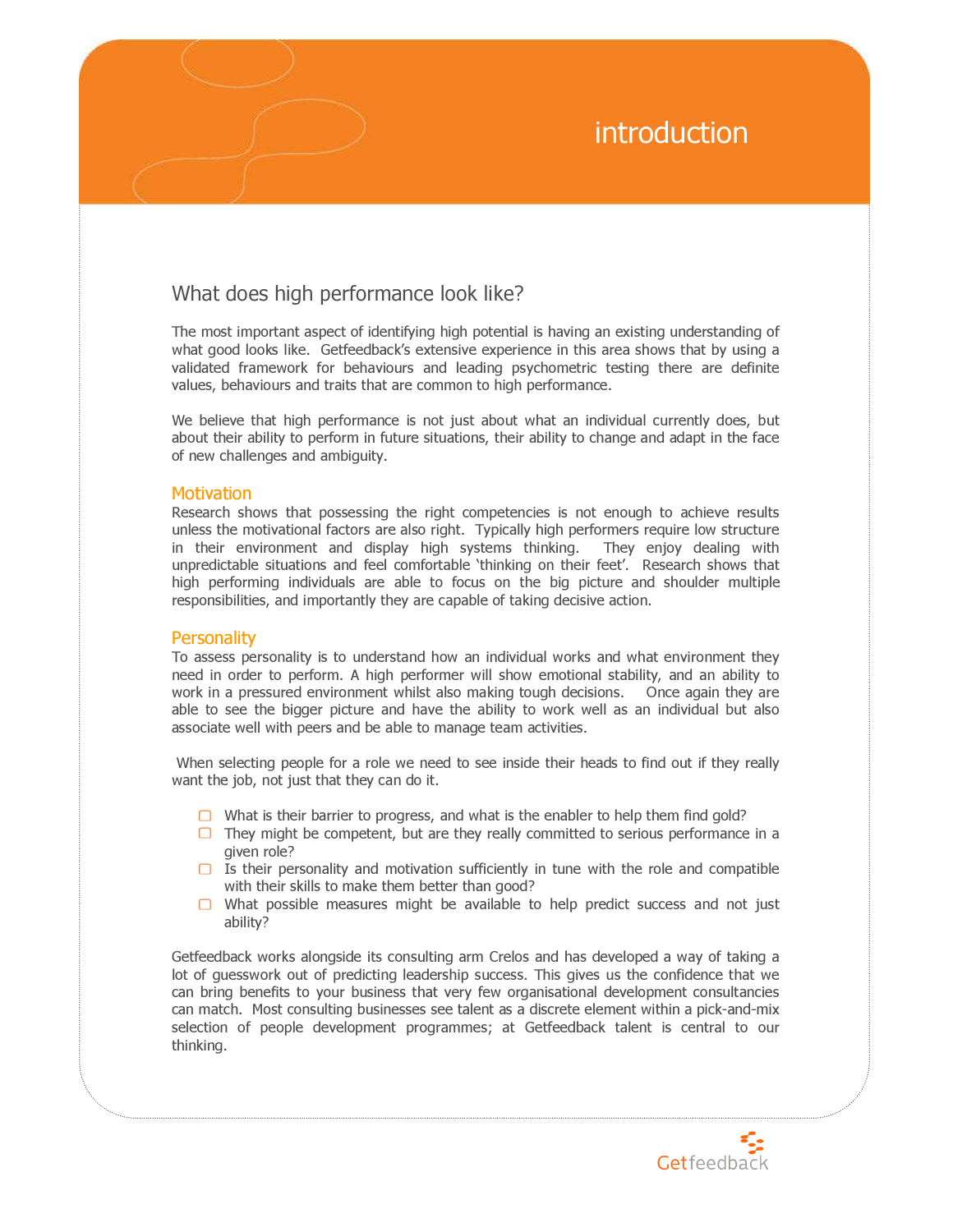### Why identify Talent?

The strongest influential factor on the success or failure of your business is your internal talent, and your external reputation. There is growing recognition that identifying and actively managing talent is the most effective way of securing success.

Fact: People stay longer and perform better in organisations where their talent is actively managed.

Fact: The Investor community is known to upwardly grade organisations that demonstrate structured, consistent and measurable talent management.

Get it right and you will unlock the key to talent identification and retention. Get it wrong and your talent will leave the business for greener pastures, and possibly your competitors. The facts indicate that investors react more positively to a business that has talent programmes which diligently appoint leaders that have been groomed for the role in high performing businesses. Their reaction is negative and unconfident when leaders are appointed with no structured talent or performance management process in evidence.





why?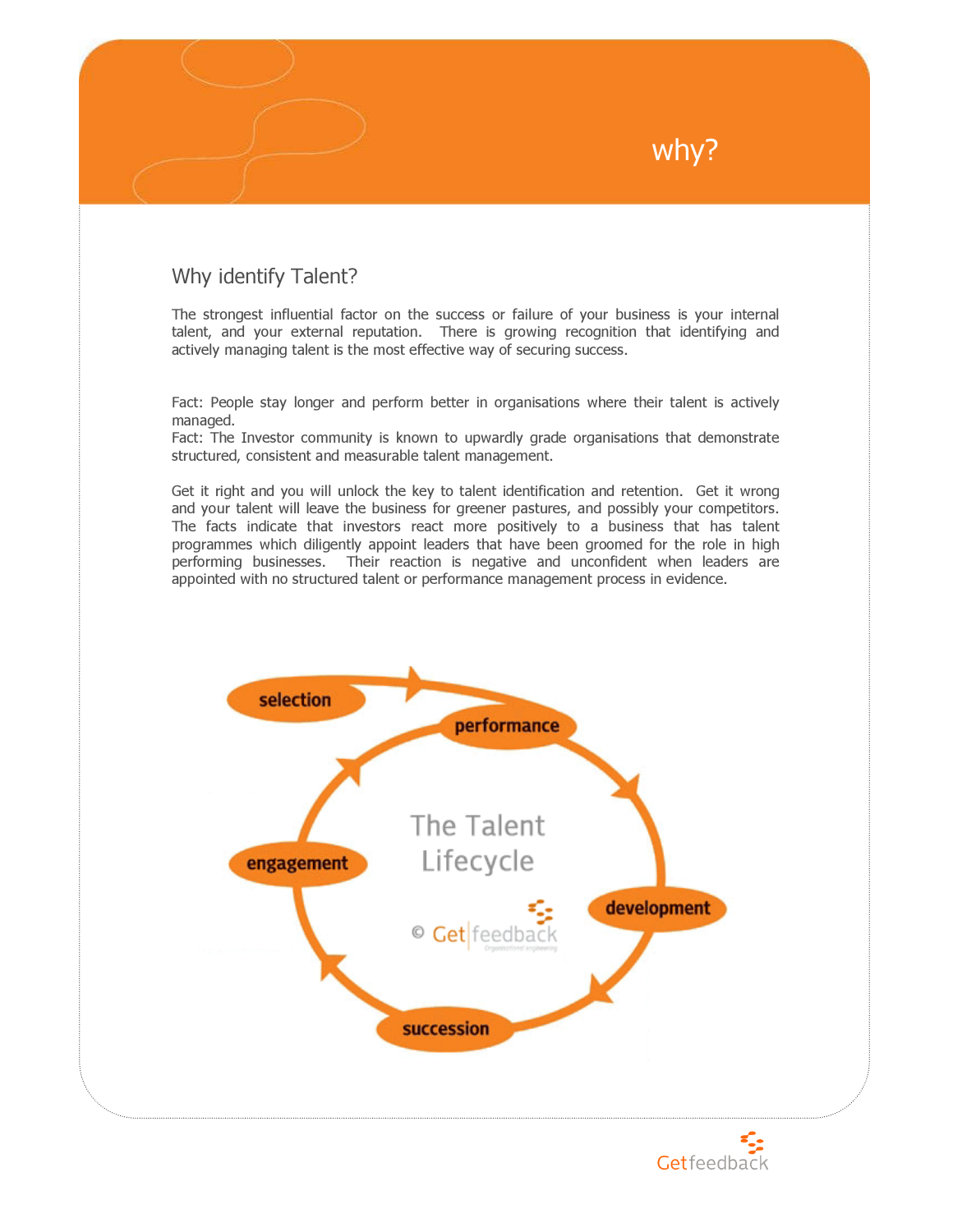# getfeedback's approach

### What is Getfeedback's approach to Talent Identification?

We focus on your commercial requirement to make sure that you get a clear return – rapid growth, sustainability or differentiation may require subtle differences in approach. By framing your talent programme in the context of your commercial requirements, and by what has gone before, we will make important recommendations.

We work out exactly what 'talent' means in your business – Talent in one business means something quite different to another. Our process is specifically designed to understand what talent means for you. While we can show you how your talent compares to extensive benchmark data, you can have confidence that you will also know what it means for you against your own set of criteria. This is critical for you to differentiate your resourcing and development process from your competitors.

By working alongside your business leaders throughout the process we seal credibility of approach – The way we work with your business leaders is unique. Our approach builds on their critical role as owners of the talent in your organisation,, We structure their expert input to inform the assessment design and secure their role as the key decision makers. Getfeedback's highly qualified and skilled assessors then distil the evidence that your leaders provide against rigorously defined criteria. We then work with them so that they can understand the future potential of their people and then make accurate decisions. We also clarify your leaders understanding and expectations of the talent in your organisation.

We look at behaviour that takes talent beyond current capability  $-$  Our sister consulting operation, Crelos, has developed a model of assessment that reliably measures current capability as a function of how well an individual deals with complexity. The ability to manage and simplify complexity is key to all leadership roles. By analysing current strengths and weaknesses against a 5 level framework which was specifically designed to define high performance as a function of the ability to 'add value beyond the current role', we can benchmark current capability and future potential. This behavioural data is then compared to detailed psychometric data to predict how people are motivated to convert capability into performance and what barriers and enablers to development exist. With these layers of validation a business can be assured that its investment will get a return.

Different talent is required for different roles – the temptation is to think that all 'high potential' will fit into one profile. This approach defines individuals' ideal role from a motivational point of view and from a capability point of view, in order to evaluate the way in which and extent to which they will make use of their ability and personality in a particular work situation. You can then make better decisions bout placing people in roles that they are both competent and motivated to deliver against.

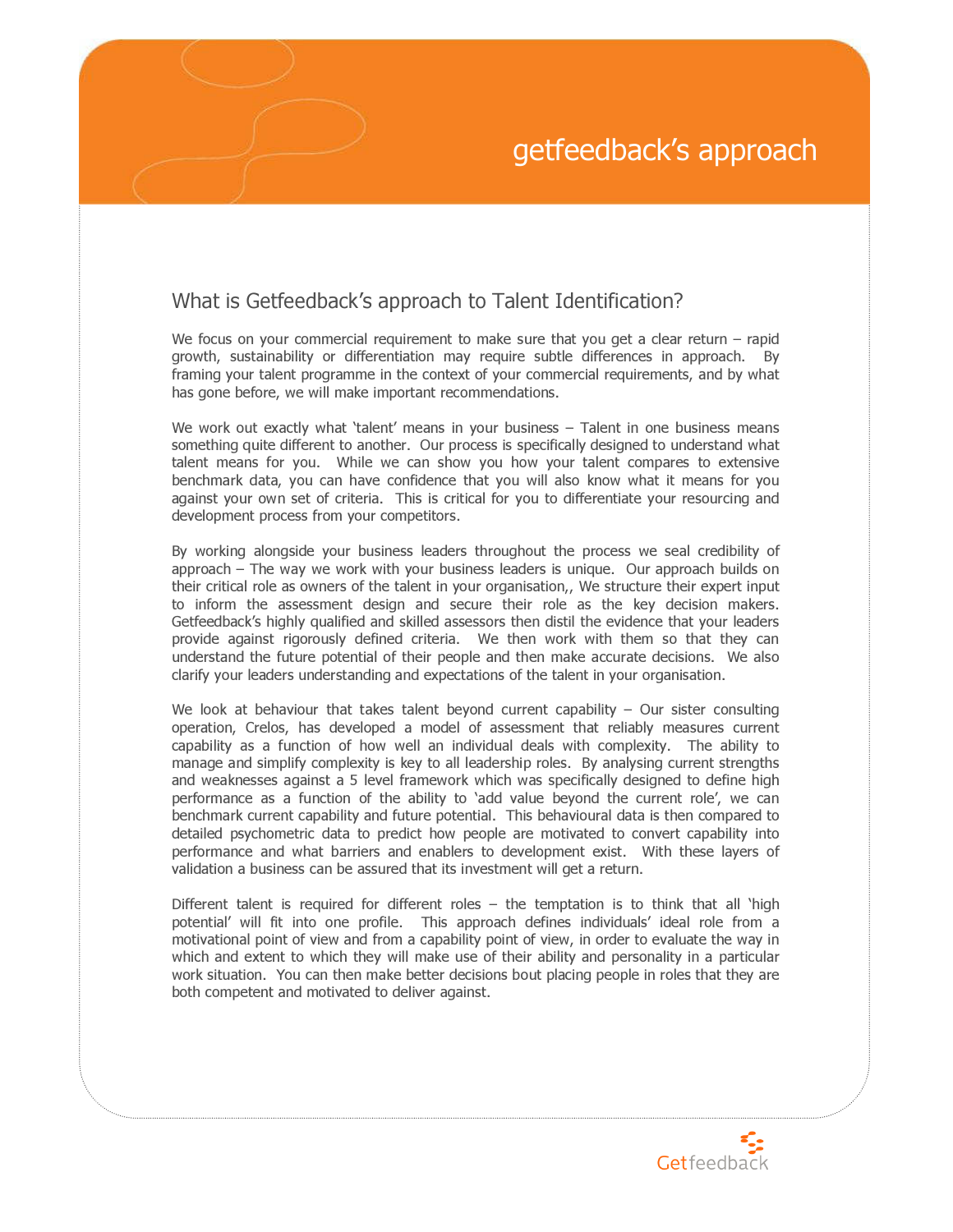# getfeedback's approach

Transparency – Our assessment method is not a black art. The leadership of your business will fully understand the measures used and how to interpret the information so that they can take properly informed decisions about the people in their business.

Reliability and accuracy - All of our consultants go through an extensive, rigorous training and examination process to be qualified to conduct our assessments The examination is both written, verbal and observational and the pass mark required is 85%. This means you can guarantee the quality and accuracy of the information. In addition, our consultants are selected from a variety of business backgrounds and all have a rigorous business psychology qualification, which means they are credible with the highest-level business leaders. We offer a fully outsourced service.

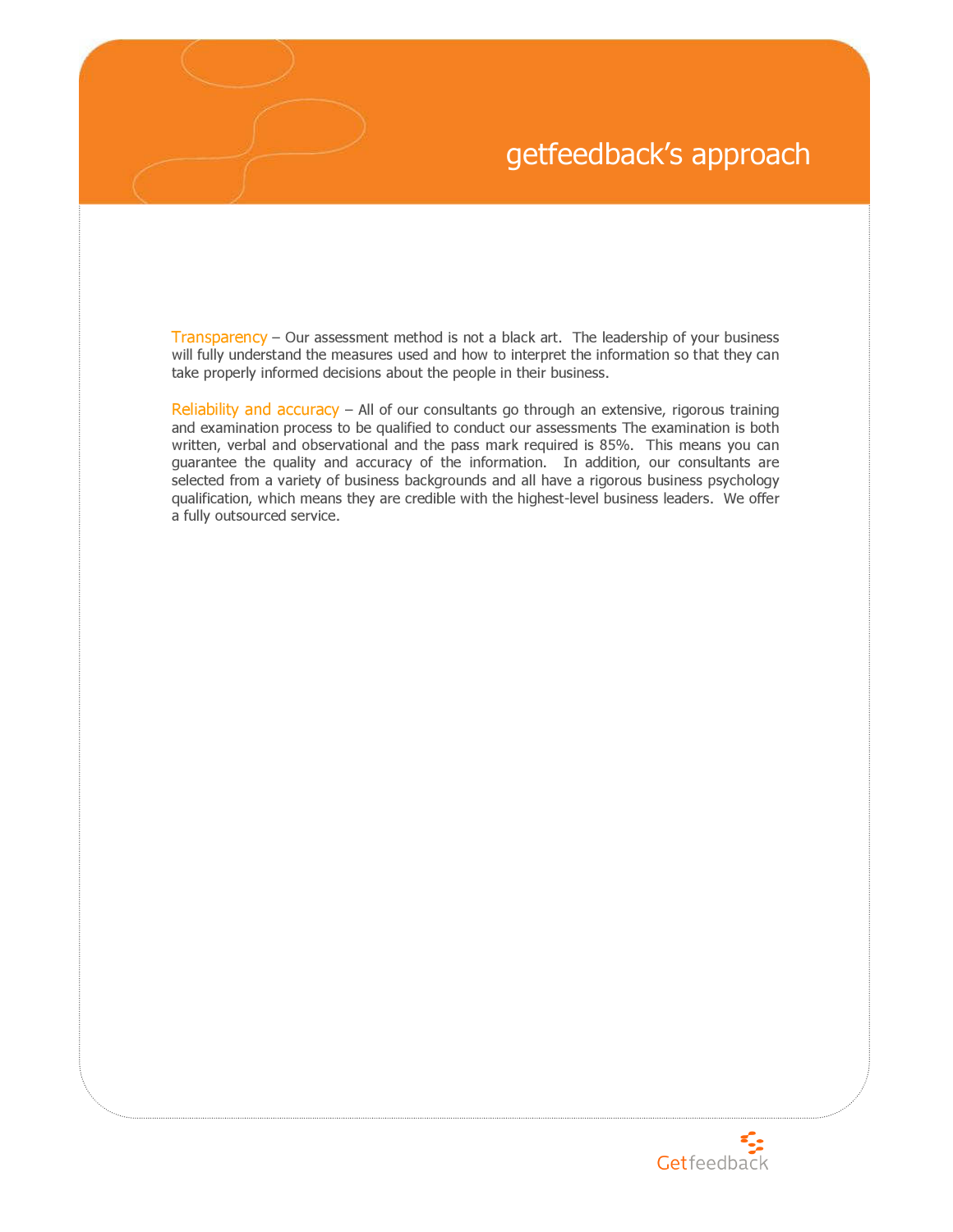# background

### Why do we do it this way?

Current capability assessed in terms of ability to manage complexity – Using our evidence based interviewing and observation techniques we examine current and past performance in terms of both what and how individuals deliver. Our research shows that high potential individuals will complete tasks with a 'systems thinking' mindset balancing the delivery of the task by applying the most systematic solution. The Crelos 5-level behavioural framework specifically defines whether individuals approach a task in a systemic big picture fashion or whether their focus is on precise delivery of the task as is. The current trend in psychometric assessment is to ignore current performance as a measure of future potential this is because the assessment methods used do not sufficiently differentiate whether the individual has merely focused on the task, added value beyond the task or applied a systemic approach, which means that what is delivered an exceptional solution which has cut through complexity and will continue to positively impact organizational performance for the foreseeable future.

Self-awareness – High performers demonstrate a very clear understanding of their own strengths and weaknesses and are keen to work and learn from others with complementary strengths. Crelos measures how well an individual understands their own strengths and weaknesses and how confident they are to work with and learn from others who have complementary strengths. This contributes to manageability and the speed by which individuals will progress. Those individuals that are in denial about their own capability tend to take longer to develop and require specific mentoring support.

Motivation - Intrinsic motivation is the 'will do' factor which converts the competency 'can do' factor into actual performance in the job. Individuals 'can do' any number of things when rated against competencies and may therefore do well in several assessment centres for different sorts of jobs, but their performance in the real-life work situation will ultimately depend on the extent to which they are motivated to perform in a particular role. Assessment based on intrinsic motivation recognizes that 'excellence' has more to do with thriving in a role than ability or personality, and that the assessment and development of individuals is generally most successful when based on the kinds of tasks with which they will identify their response to different sorts of challenge. For example, to be a good line manager an individual must be motivated by delivering through others whilst to be a world leading technical specialist an individual will undoubtedly be more motivated by self-fulfilment and the pursuit of his/her own interests.

Personality and, Integrity strengths and weaknesses – Research has consistently failed to identify a link between different personality styles and high performance however, measures of personality and attitude do provide very useful information in terms of enablers and barriers to success. This information is critical for planning development support requirements. For example, emotional resilience, openness to new experience, orientation to hard work, patience and fair-mindedness provide critical information about what is likely to

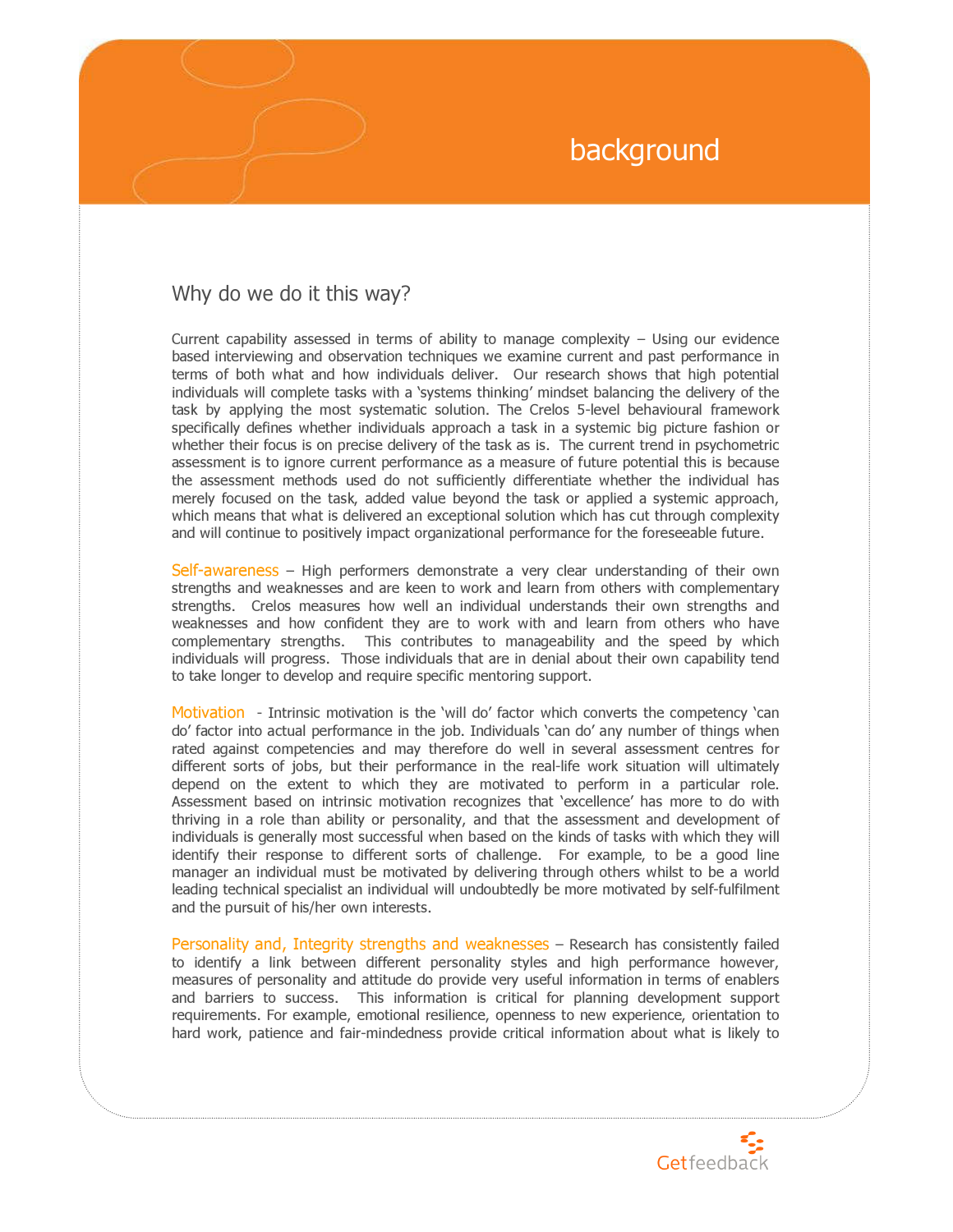

impede or improve individual progress. This can be translated in to individual support requirements and can be flagged for discussion when role movements are required.

Feedback and development planning - Providing feedback is critical to talent pool management. Research shows that organisations that combine succession planning, development planning and talent pool management out perform those who treat them as separate entities. Individual feedback provides the opportunity for the individual to work with a consultant and appropriate internal resource to craft a short, medium and long-term development plan. This will include typical roles that the individual is suitable for, typical experience required and development support required for example, coaching, mentoring and other specific development.

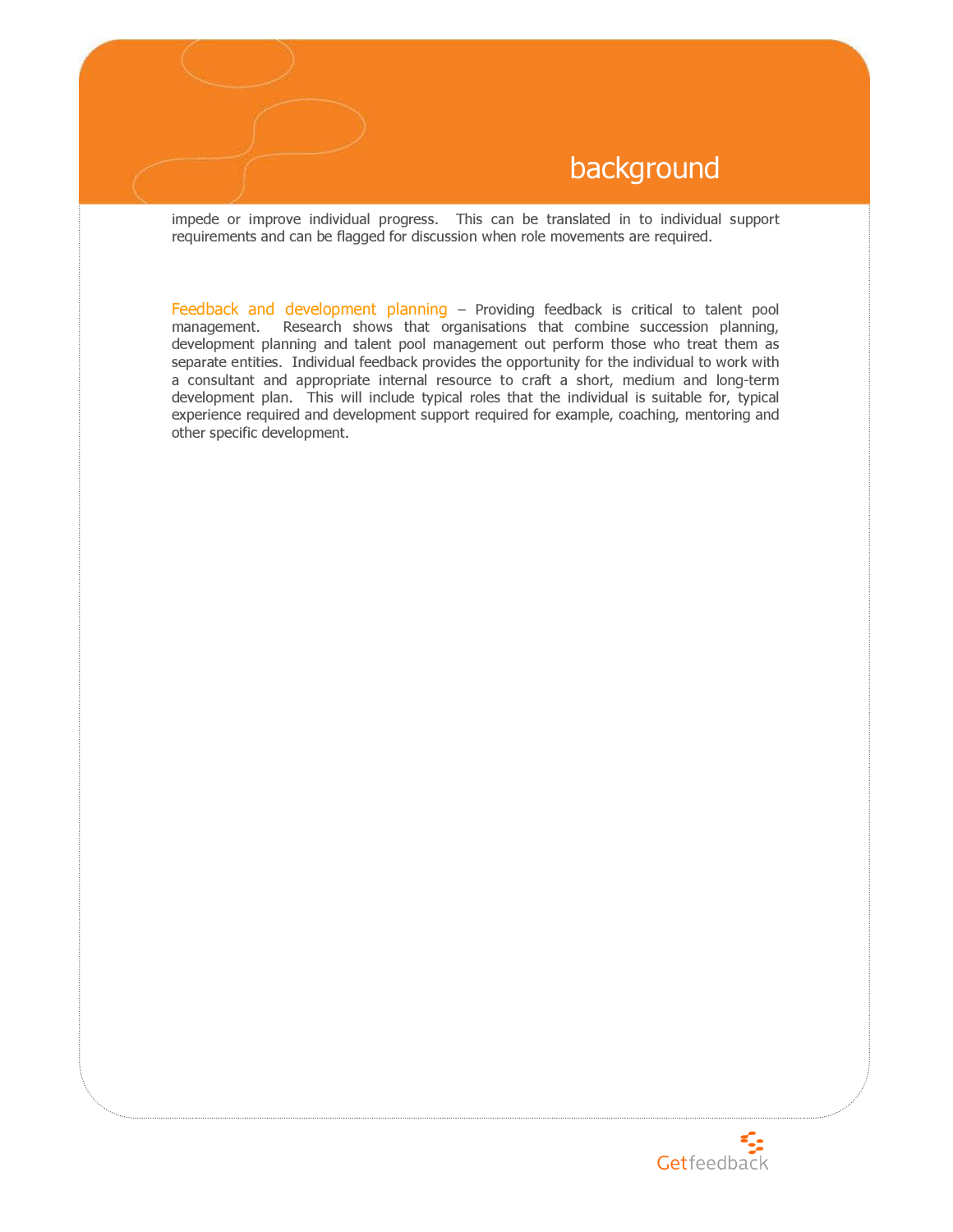## how it looks

### What does it look like?

Individual and organisational level reports - The reports are presented in a decision-oriented format. Individual reports contain a written summary of the individual's current capability as assessed against a behavioural framework, benchmarked against external data and assessed for future potential either for specified roles or for generic role profiles such as CEO, Business Unit Leader, Technical Specialist Leader, Strategist, General Manager or Internal Consultant. Role suitability and development recommendations are made alongside specific recommendations about potential barriers or enablers required to ensure that the individual will succeed.

Organisational reports include the following:

- $\Box$  The talent pool ranked by individual for current performance versus future potential this data can also be split by role type and role level if required.
- $\Box$  Trend analysis on future potential versus current potential, which highlights critical development and resourcing requirements.
- $\Box$  Current competency strengths and limitations versus potential data, which enables the organisation to identify gaps in its development and resourcing model.

### Stage 2 – Define the framework of measurement

We have a model of assessment which uses a number of specific tools to gather the data required to inform your decisions. This model of assessment doesn't change, however, depending on the commercial drivers of your TIP, the required outcomes, the stage of development of your business and the reliability of data that you may already have on your people, we will recommend a vehicle for delivering the assessment and will chose between a number of options:

- $\Box$  Customising our high performance behavioural framework to fit your organisation or working with our framework as is.
- $\Box$  Benchmarking particular roles or working with our benchmark data as is.
- $\Box$  Using our whole assessment process or using specific components because you already have some data (for example you collect specific information at recruitment or as part of the performance management process).

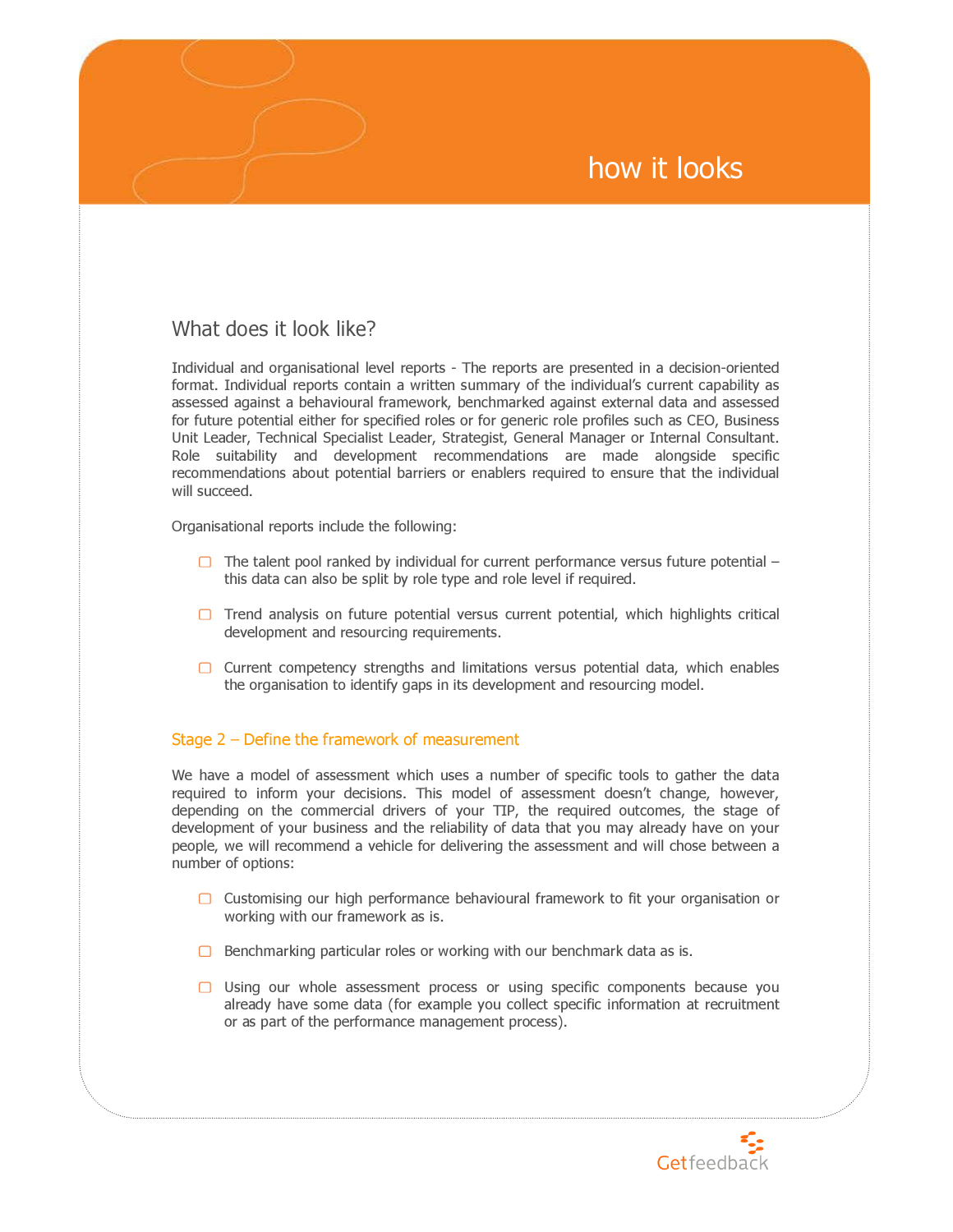### assessment options

### Define the vehicle for assessment – there are two options:

Assessment/Development centre – appropriate in rapid growth and start up scenarios. Assessment centre design differs depending upon whether the assessment required is generic or role specific. Generic talent identification requires a complex, business simulation with multiple open ended (no right or wrong answers) tasks. These types of simulation lack face validity for role specific talent identification.

1:1 assessment – appropriate when the profiling audience may be cynical, or where resource pressure or the business model is dependent on is so tight that bringing groups of leaders together is likely to substantially disturb the operation of the business. Or where the numbers being assessed are less than 40 and unlikely to be repeated more often than once every two years.

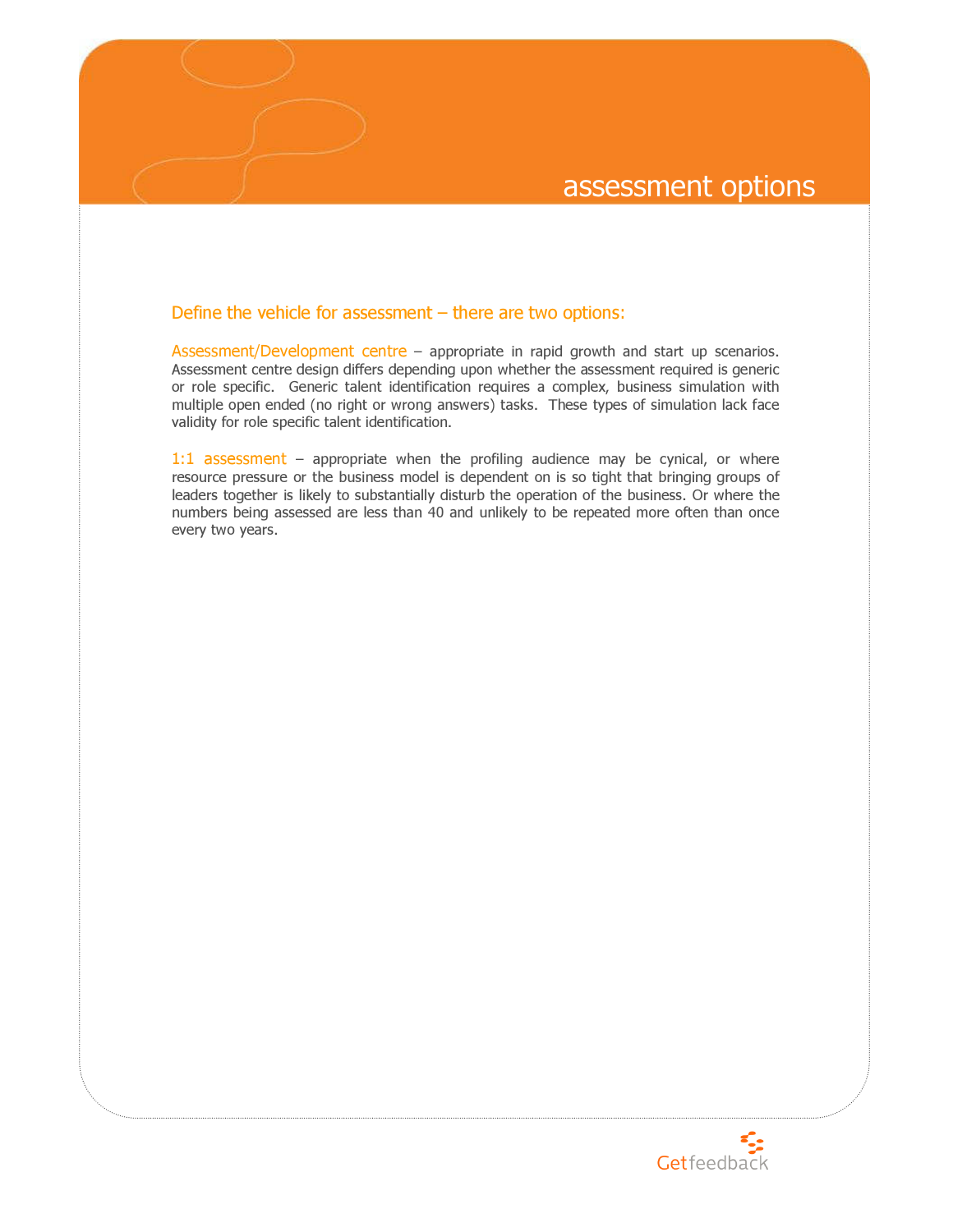# why getfeedback?

### Why Getfeedback?

Getfeedback believes that "talent" is the single biggest issue facing organisations and is working with some of the world's most forward-thinking organisations to help them make best use of their talent to measurably improve business performance. Clients include Cable & Wireless, Cadbury Trebor Bassett, BAA Terminal 5, Energis, HSBC, Vauxhall, AstraZeneca and Nissan.

Getfeedback's experience in strategic talent research:



AON: Getfeedback's expertise in assessment and data analysis created a well defined succession plan saving considerable cost to the business.

## energis

Energis: Identified the bench strength required to turn around an ailing business and designed and delivered a challenging leadership development programme which led to the identification of high performance behaviours at Energis.



Cadbury: Getfeedback developed an innovative career development programme for Cadbury's star performers.

**MISYS** (m)

Misys: Getfeedback designed and delivered leadership development programmes across the globe which created a self-sustaining culture of development and competence within the business.

### Here's what we say about ourselves:

- $\Box$  Getfeedback's approach is unlike any other people management process in the world because it has a higher capability to predict performance, whereas other consultants can only show you the potential.
- $\Box$  We have a method of measuring capability combined with personality and motivation and can match those qualities in a holistic way against job function. Getfeedback's method has a significantly higher reliably score for predicting future success than approaches dominated by competency assessment alone.
- $\square$  By combining these measures the assessment process in Getfeedback's approach provides layers of validation that produce a comprehensive picture of the talent in